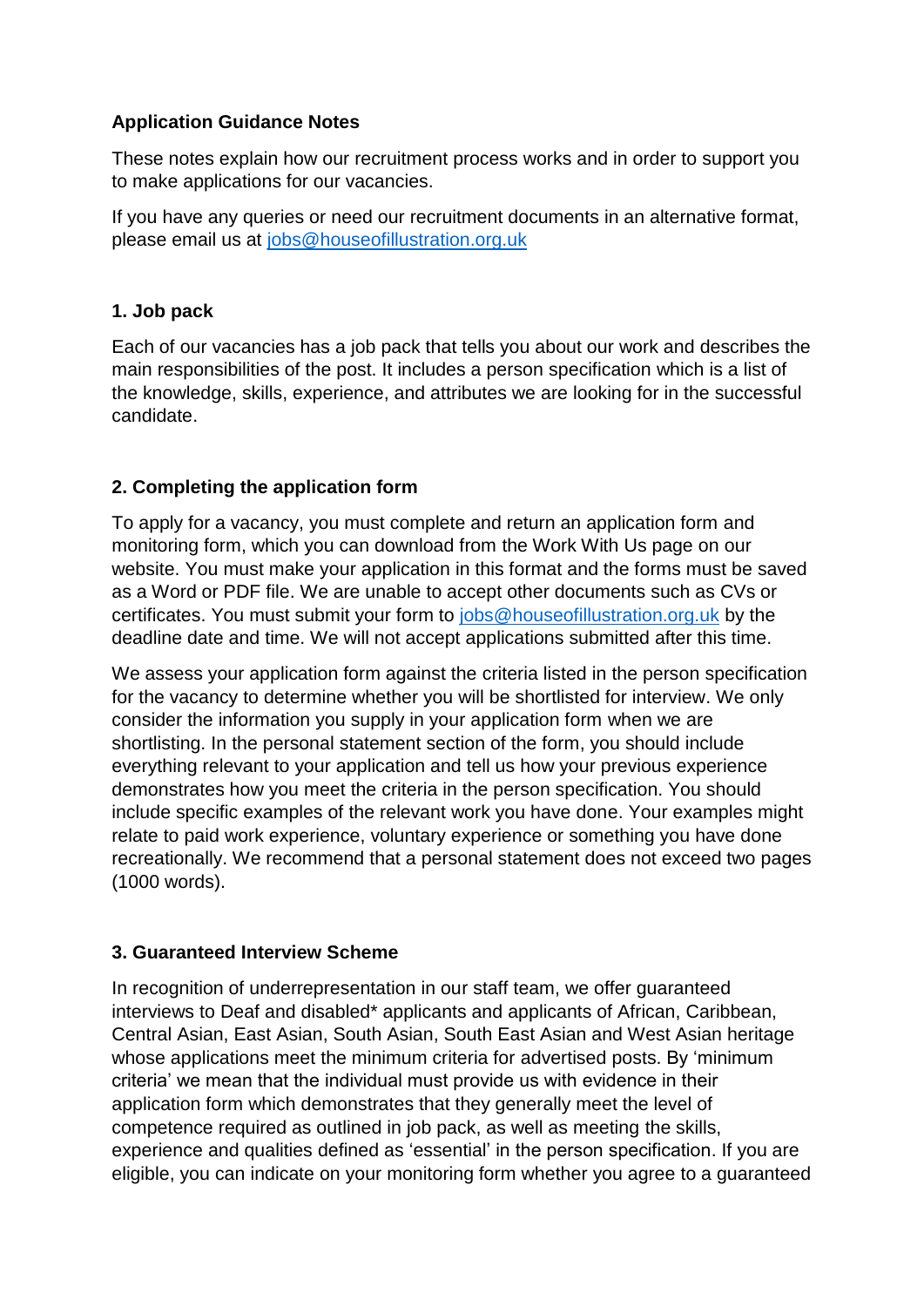interview. Your monitoring form will not be seen by the staff assessing your application or conducting your interview.

## **4. Monitoring form**

We ask that all applicants for our vacancies complete and submit a monitoring form. It asks questions related to the protected characteristics defined in the Equalities Act 2020, as well as questions related to socio-economic status. We understand that some questions may feel very personal and we understand that you may not want to answer every question, however we are grateful for any information you provide. We gather this information from applicants to help us monitor our progress on our commitment to inclusion so that we can take action where we need to.

Your monitoring form is separated from your application on receipt and the information is not seen by the people shortlisting applications. The information supplied is anonymised and stored securely in accordance with applicable law.

# **5. Shortlisting**

We shortlist applications to determine which applicants will be invited to interview. When shortlisting we are making an assessment of how closely your application meets the essential criteria in the person specification, and how you demonstrate experience or skills relevant to the job description. We will go through your application in detail looking for specific evidence that you possess the knowledge, skills and experience required for the role. Unless you have provided specific evidence, supported by relevant examples, you are unlikely to be shortlisted. Our shortlisting is done 'anonymously' meaning those shortlisting do not have any information about your personal identity, such as your name and address.

#### **6. Knowing if you have made the shortlist**

Where possible, we will advertise the date on which we will notify you by email about whether or not your application has been shortlisted. If you have been shortlisted, we will invite you for interview and provide details. If you have not been shortlisted, we will inform you. Unfortunately, due to the high volume of applicants, we are unable to give feedback on your application if you are not shortlisted for interview.

#### **7. Interview**

Where possible, we confirm the date of interviews as part of the job pack. If you are shortlisted, we will contact you by email to offer you a time to attend an interview. We will ask you if you have any access requirements that we need to meet to enable you to attend and participate fully. We may ask you to prepare some information in